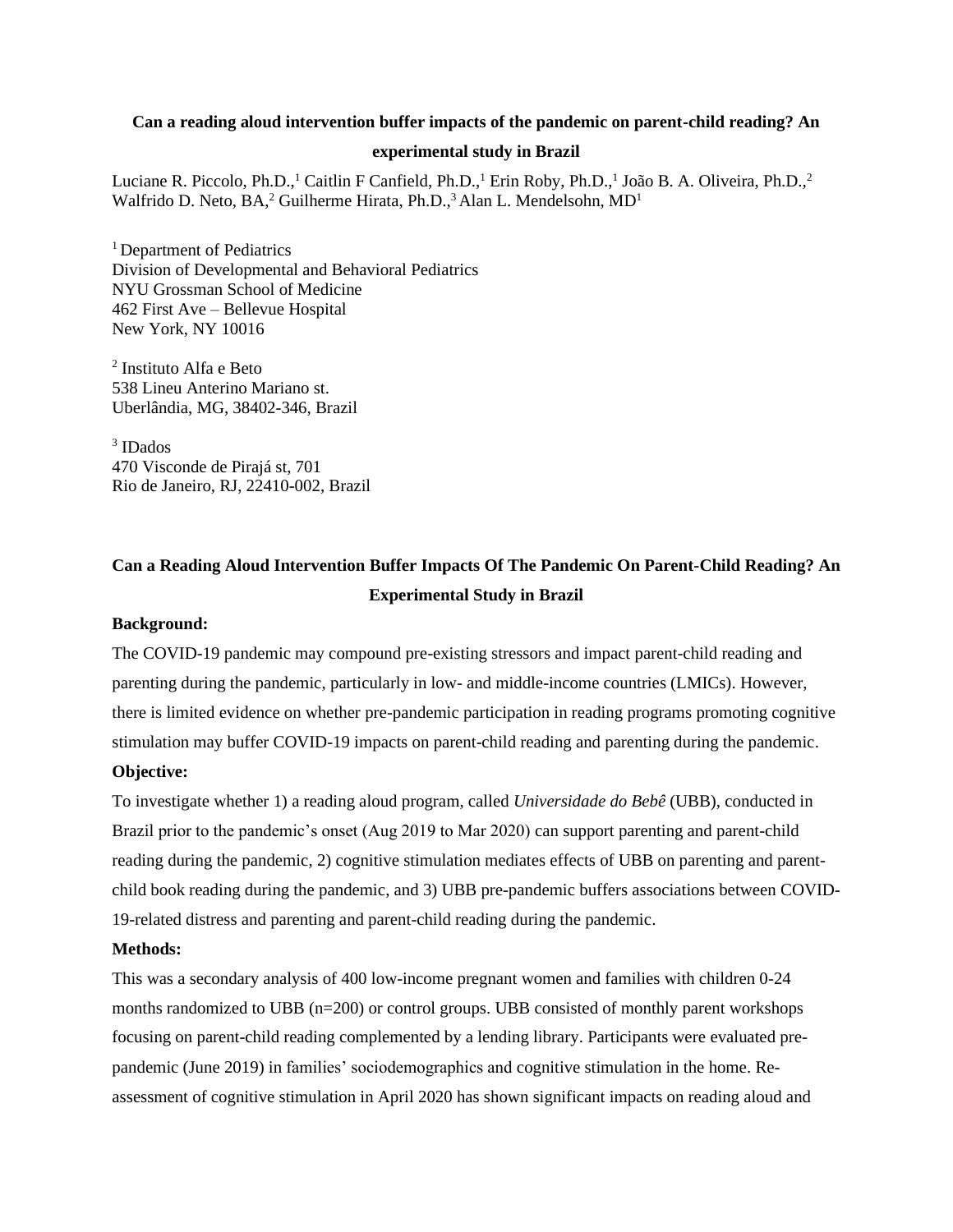parenting practices. Follow up data following pandemic onset was obtained for 133 families (n= 69 UBB; sociodemographics comparable to the full sample), including COVID-19-related distress level, as well as parenting practices to manage children's socioemotional and educational needs and parent-child reading during the pandemic (October 2020).

## **Results:**

Overall, participation in UBB pre-pandemic was associated with parent-child reading ( $\beta$ =0.19, p=0.04), but not parenting (β=0.01, p=0.33), during the pandemic. Indirect effects of UBB through cognitive stimulation were observed for both outcomes (Fig 1). Negative associations between COVID-19-related distress and parenting/parent-child reading (Fig 2) were buffered for the UBB group, but were significant for the control group (parenting: β=-0.30, p=0.04; parent-child reading: β=-0.43, p=0.001).

#### **Conclusion:**

Novel empirical evidence suggests that promotion of cognitive stimulation pre-pandemic may buffer impacts on positive parenting and parent-child reading following pandemic onset in LMICs. Findings likely have implications beyond the COVID-19 pandemic for disasters generally.

Fig 1. Indirect effects of UBB parenting and parent-child book reading during the covid-19 pandemic through its impacts on cognitive stimulation in the home. Model adjusted for covariates, baseline cognitive stimulation, and COVID-19-related distress level.  $β =$  standardized coefficients.